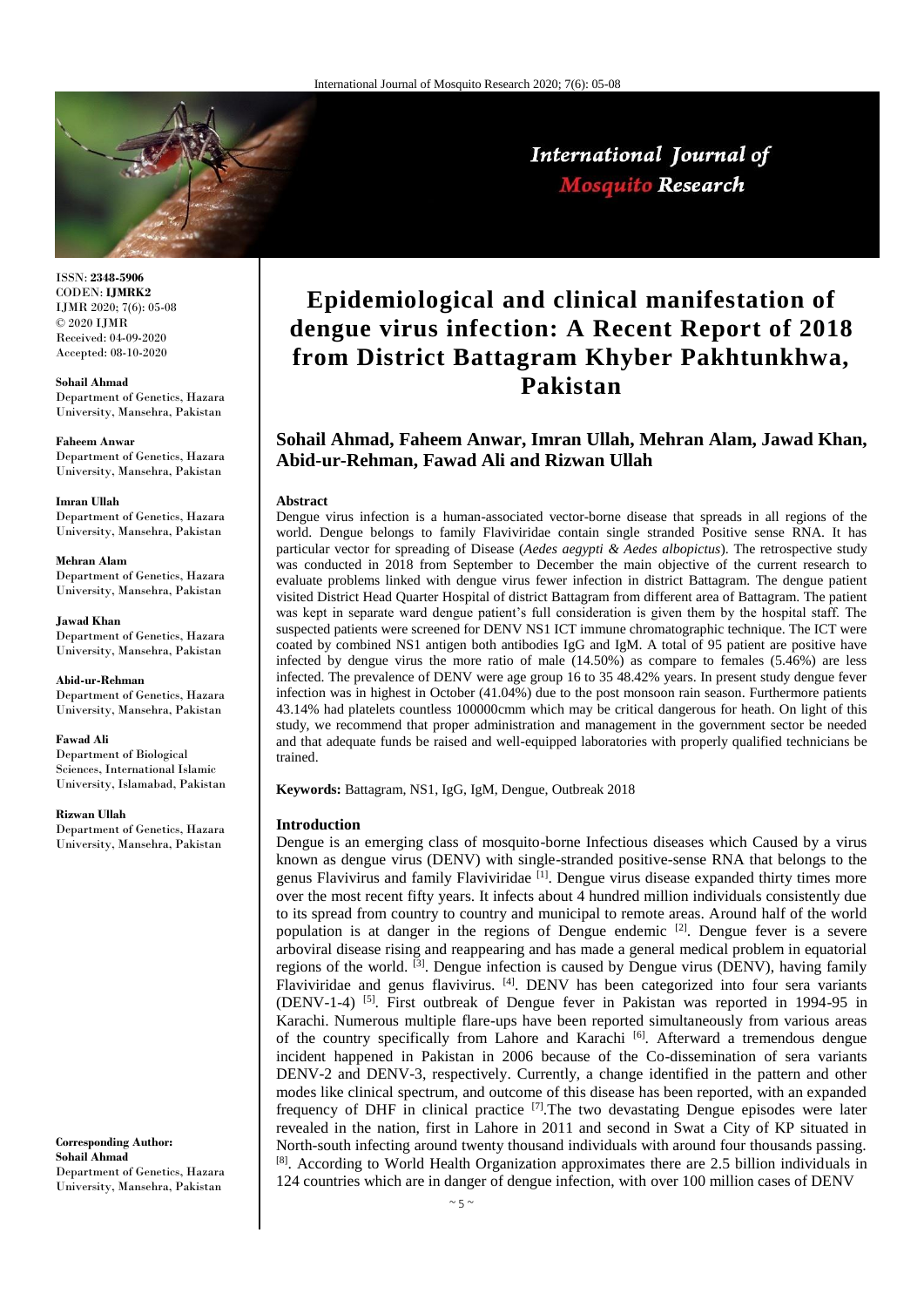infection and 30,000 approximated deaths from infection reported globally every year. Approximately 500,000 annual cases of DHF and DSS are affected of severe disease expressions due to secondary dengue infections [9]. The aim of the study was to find out known cases of dengue Infection in the current outbreak in the year 2018 in District Battagram.

## **Materials and Methods**

#### **Description of study Area**

District Battagram is the district of Hazara Division of Khyber Pakhtunkhwa province of Pakistan which renowned for its beauty. The district of Battagram is located at the latitude of 34.41 and longitude 73.1. It is surrounded by Mansehra district to the east, Kohistan District to the North, Torghar district to the south and west to District Shangla. The population of Battagram district, according to google in the 2017 census, is 476,612.

## **Collection of clinical data**

The dengue fever data was collected from district head quarter hospital Battagram with the approval of head of department of pathology. The dengue fever patient having few sign and symptom were registered and admitted specific dengue patient ward. All dengue infected patient were examined thoroughly for Epistaxis, loose motion, Abdominal pain, vomiting, Enlarged liver. The analysis were done liver function, platelets count, and dengue detect the help of different diagnostic kits such as anti-dengue antibodies NS1, IgG, IgM.

#### **Laboratory Analysis**

The laboratory screening done over Immunochromatographic Technique (ICT) of suspected dengue fever patient having recombinant NS1 antigen and both coated IgG and IgM antibodies. All these cases were registered from September to December 2018 having all sign and symptom are mention in above table No.1

#### **Ethical Approval**

The present study was approved from ethical committee Department of Genetics Hazara University Mansehra.

#### **Results**

A total 476 suspected patient was visited to District Head Quarter Hospital Battagram for Dengue hemorrhagic fever from different areas from district Battagram with different symptom from September to December 2018, a total 95 cases of dengue positive were recorded by pathology department of the hospital. The highest frequency was found in male 69 (14.5) as compare to female 26 (5.46). as show in table No.1.

**Table 1:** Prevalence of Dengue infection

| Total Patient   Total Positive patient | Male                  | Female |
|----------------------------------------|-----------------------|--------|
| 95 (19.95%)                            | $(14.50\%)$ 26(5.46%) |        |

#### **Age wise Distribution of Dengue infection**

Dengue infected patient were divided into 4 categories group from 1-15, followed by 16 to 35, 36 to 50 and 50 onward. The highest rate of dengue fever was observed in age group 16 to 35 with 46 patient (48.42%), followed by 1 to 15 with 20 (21%), 36-50 16 patients (16.84%) and 50 onward with 13 (13.68%).the aga-wise weightage is given in table No. 2.

| <b>Age Group</b> | <b>No. of Patient</b> | Percentage % |
|------------------|-----------------------|--------------|
| 1 to $15$ year   | 20                    | 21%          |
| 16 to 35 year    | 46                    | 48.42%       |
| 36 t0 50 year    | 16                    | 16.84%       |
| Above 50 year    | 13                    | 13.68%       |
| Total            | 95                    | 100          |

#### **Clinical feature of dengue fever Patient:**

The dengue fever patient were detected to suffer from different sign and symptom like fever, followed by some clinical character nose bleeding, vomiting, enlarged liver, skin rashes. As shown in table no 3.

**Table 3:** Clinical feature and symptom of Dengue infected Patients

| S. No | <b>Symptoms</b>    | Percentage |
|-------|--------------------|------------|
|       | Fever              | 98%        |
|       | Enlarged liver     | 59%        |
| 3     | Vomiting           | 55%        |
|       | Gum Bleeding       | 29%        |
|       | Nose bleeding      | 50%        |
|       | Abdominal pain     | 63%        |
|       | <b>Skin Rashes</b> | 16%        |

#### **Month Wise Distribution of Dengue Infection:**

Dengue outbreak also report from September to December 2018. In September and October, the spreading rate very high 30.52% and October 41.04%, followed by November with 20%. The lowest spreading rate 8.42% have been reported in the December.as show in table No.4

**Table 4:** Month Wise Distribution of Dengue Fever

| <b>Months</b> | <b>Total positive</b><br>case | Male<br><b>Positive</b> | <b>Female</b><br><b>Positive</b> | <b>Percentage</b> |
|---------------|-------------------------------|-------------------------|----------------------------------|-------------------|
| September     | 29                            | 21                      |                                  | 30.52%            |
| October       | 39                            | 28                      |                                  | 41.04%            |
| November      | 19                            | 13                      |                                  | 20%               |
| December      |                               |                         |                                  | 8.42%             |

#### **Antibodies based Distribution of Dengue Infection**:

All the serological test markers of all the positive patients (69) were shown including NS1, IgG and IgM as shown in table No.5.

| Table 5: Antibodies based Distribution of Dengue Fever |  |  |
|--------------------------------------------------------|--|--|
|--------------------------------------------------------|--|--|

| <b>Anti-Dengue</b><br><b>Antibodies</b> | Male | <b>Female</b> | <b>Total</b> | <b>Percentage</b> |
|-----------------------------------------|------|---------------|--------------|-------------------|
| SN <sub>1</sub>                         | 19   | 5             | 24           | 25.26%            |
| IgG                                     | 6    | 2             |              | 8.42%             |
| IgM                                     | 27   | 12            | 39           | 41.05%            |
| $SN1+IgG$                               |      | 2             | 6            | 6.31%             |
| $SN1+IgM$                               |      | 3             | 10           | 10.52%            |
| $IgG+IgM$                               |      |               |              | 5.26%             |
| $SN1+ IgG+IgM$                          | 2    |               | 3            | 3.15%             |
| Total                                   | 69   | 26            | 95           | 100%              |

## **Status of platelets of positive dengue patients:**

In positive patient of platelets count in 43.14% (41) 30.52% (29) patients was range 1000000-2000000/cmm, 15.78% patients with 2000000-3000000/cmm, followed by 7.36% patient with 3000000-4000000 and 3.15% are more than >4000000 as shown in table No.6.

**Table 2:** Age wise Distribution of Dengue infection

**Table 6:** Platelets count status of dengue positive patient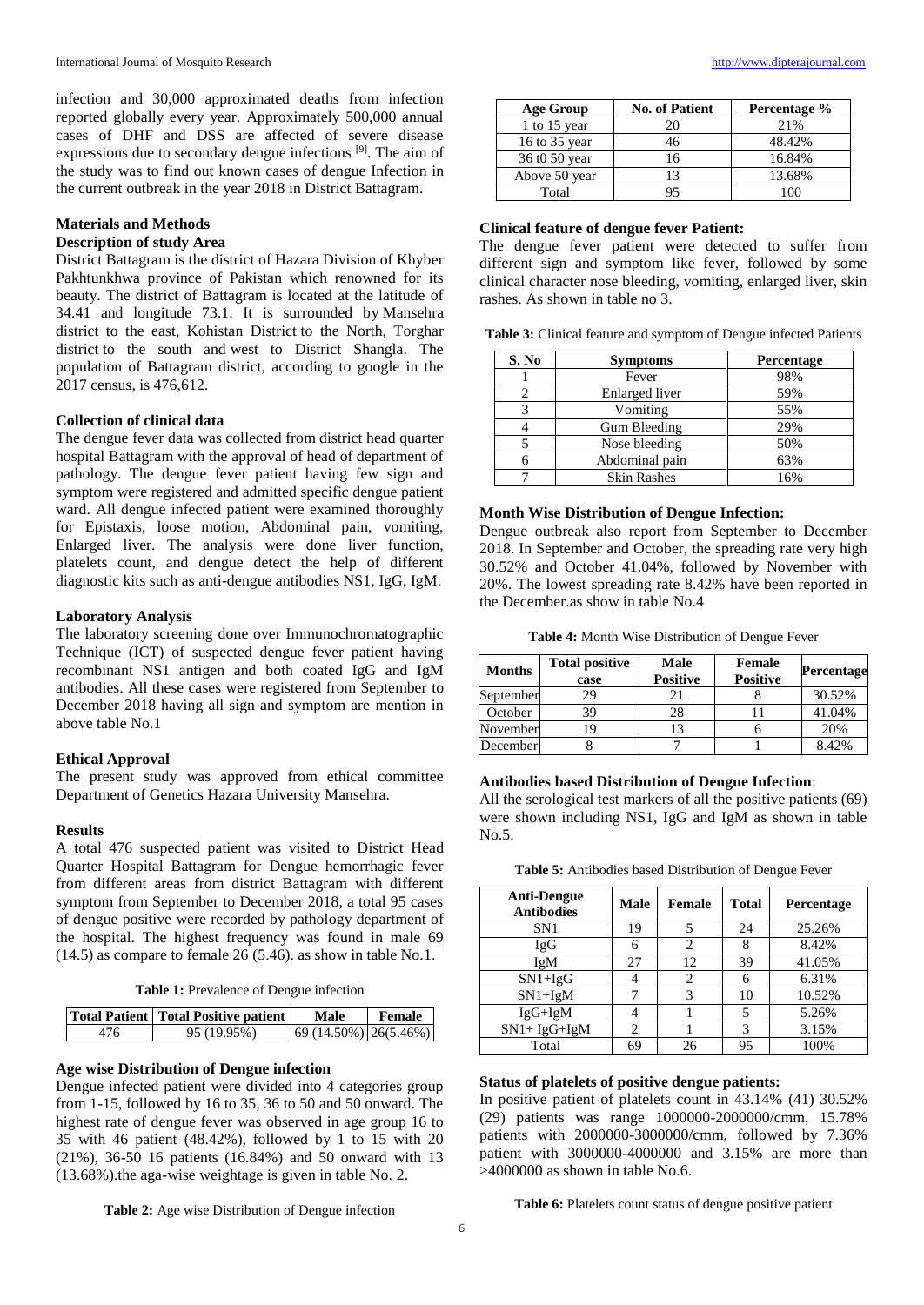| <b>No of Platelets</b> | <b>Total Patients</b> | <b>Percentage</b> |
|------------------------|-----------------------|-------------------|
| $<$ 1000000 $cmm$      | 41                    | 43.14%            |
| 1000000-2000000/ccm    | 29                    | 30.52%            |
| 2000000-3000000/ccm    | 15                    | 15.78%            |
| 3000000-4000000/ccm    |                       | 7.36%             |
| >400000/ccm            |                       | 3.15%             |

#### **Discussion**

In Pakistan first time dengue virus infection outbreak are registered in 1982 in Lahore district of Punjab province of Pakistan.<sup>[13]</sup> WHO 2013 subsequently, many outbreak have been recognized from Khyber Pakhtunkhwa (KP), Sindh and Baluchistan province of Pakistan, but no effective emphasis has been devoted to developing a comprehensive laboratorybased surveillance Program to understand the burden of viral serotypes circulating disease, which may help primary performance of disease observing and control. As a result of inappropriate consideration two major in 2011 and 2013 DENV outbreaks happened in different district of Pakistan, like in Khyber Pakhtunkhwa district swat and district Mansehra and Punjab district Lahore and neighboring areas [14] in our study higher number of prevalence was found in 14.50 (69) positive in male as compare with female infected 5.46% (26) positive case as show in table No.1.in our study positive dengue case were divided into 4 groups according to their age. The most prevalent age group are 16 to 35 with 46 (48.42%), followed by 1 to 15 with 20 (21%) cases, 36 to 40 with 16 (16.84%) case while the minimum number of case were found in above 50 age group with 13 (13.68%).The results are associated with the 2017 KPK study with 45% positive cases in the  $16-30$  age group  $[15, 16]$ . additionally, Gadhwal *et al.* consider that most dengue fever infection are reported in young age people  $\left[17\right]$ , other study result were found in KP which males population are more affected as compare to females <sup>[18]</sup>. The factor may be that males outdoor exposure is much higher than females, and other significant cause may be that female cultural dress wear prevents them from biting. In our finding also show that month wise dengue prevalence of DENV. The current study was observed from September to December in which much high positive cases were reported in October (41.04%) followed by September (30.52%), November (20%) while minimum number of positive were reported in December (8.42%).Khan *et al* 2013 same result were found in September (45%). Another analysis of previous incidences also reported the same observation [19, <sup>20]</sup>. The factor could be that the peak of due rainfall in the humid environment of the critical zone may support in dengue mosquito vector breeding. As a result of this hemorrhagic and blood leakage from certain parts, the current decline in platelets was observed in 43.14 % of dengue fever patients. The same results are similar with our observations in which thrombocytopenia was found  $[21]$ . In our finding study different laboratory analysis kits are antibodies and antiantibodies were found similar NS1, IgG, IgM. The highest ratio of IgM is (41.05%), followed by SN1 (25.26%), SN1+IgM (10.52%). In Khyber Pakhtunkhwa, a study also reported that 612 suspected individuals were registered. The overall prevalence ratio was 52.12% of specific dengue antibodies like IgG or IgM was (52.12%) and 23 (3.75%) samples provided to both the IgG+ IgM antibodies. Mostly due to patients traveling to endemic area.

From the present study it may concluded that dengue fever infection is endemic in district battagram Khyber Pakhtunkhwa KP, Pakistan which under high risk of illness and death rate. The most affect age group is 16 to 35 years. Male are more affected as compare to female its ratio is 2:1 between the total dengue fever infected population. Fewer and abdominal pain is most common symptom among all dengue infection reported cases. It may reach a troubling trajectory in the future in the event of inattention to precautionary measures against the dengue outbreak. Second, the Khyber Pakhtunkhwa government should have made some better arrangements for the prevention of dengue infection in other provincial cities and districts to avoid dengue epidemics in future.

## **References**

- 1. Khan J, Khan A. Incidence of dengue in 2013: dengue outbreak in District Swat, Khyber Pakhtunkhwa, Pakistan. Inter J of Fauna and Biolo Stud 2015;2(1):1-7.
- 2. Khan J, Munir W, Khan BT, Ahmad Z, Shams WA, Khan A. Dengue outbreak 2013: Clinical profile of patients presenting at DHQ Burner and THQ Shangla, Khyber Pakhtunkhwa, Pakistan. Immunity Diseases 2015;3:a11.
- 3. Lalla JK, Ogale S, Seth S. A review on dengue and treatments. Research and reviews. J Pharmacol Toxicol Stud 2014;2(4):13-23.
- 4. Khan J, Khan A. Incidence of dengue in 2013: dengue outbreak in District Swat, Khyber Pakhtunkhwa, Pakistan. Inter J of Fauna and Biolo Stud 2015;2(1):1-7.
- 5. Bhatt S, Gething PW, Brady OJ, Messina JP, Farlow AW, Moyes CL *et al*. The global distribution and burden of dengue. Nature 2013;496(7446):504-507.
- 6. World Health Organization. Global strategy for dengue prevention and control 2012-2020, 2012.
- 7. World Health Organization. Dengue and severe dengue (No. WHO-EM/MAC/032/E). World Health Organization. Regional Office for the Eastern Mediterranean, 2014.
- 8. Humayoun MA, Waseem T, Jawa AA, Hashmi MS, Akram J. Multiple dengue serotypes and high frequency of dengue hemorrhagic fever at two tertiary care hospitals in Lahore during the 2008 dengue virus outbreak in Punjab, Pakistan. International Journal of Infectious Diseases 2010;14:e54-e59.
- 9. Khan E, Siddiqui J, Shakoor S, Mehraj V, Jamil B, Hasan R. Dengue outbreak in Karachi, Pakistan, 2006: experience at a tertiary care center. Transactions of the Royal Society of Tropical Medicine and Hygiene 2007;101(11):1114-1119.
- 10. Koo C, Nasir A, Hapuarachchi HC, Lee KS, Hasan Z, Ng LC *et al*. Evolution and heterogeneity of multiple serotypes of Dengue virus in Pakistan, 2006– 2011. Virology journal 2013;10(1):275.
- 11. Hassan U, Loya A, Mehmood MT, Nazeer H, Sultan F. Dengue fever outbreak in Lahore. J Coll Physicians Surg Pak 2013;23(3):231-233.
- 12. Wasim A, Kazi AN, Hussain SA. 2013: rise of the deadly dengue fever in Pakistan. Journal of infection and public health 2014;7(5):453.
- 13. Humayoun MA, Waseem T, Jawa AA, Hashmi MS, Akram J. Multiple dengue serotypes and high frequency of dengue hemorrhagic fever at two tertiary care hospitals

## **Conclusion**